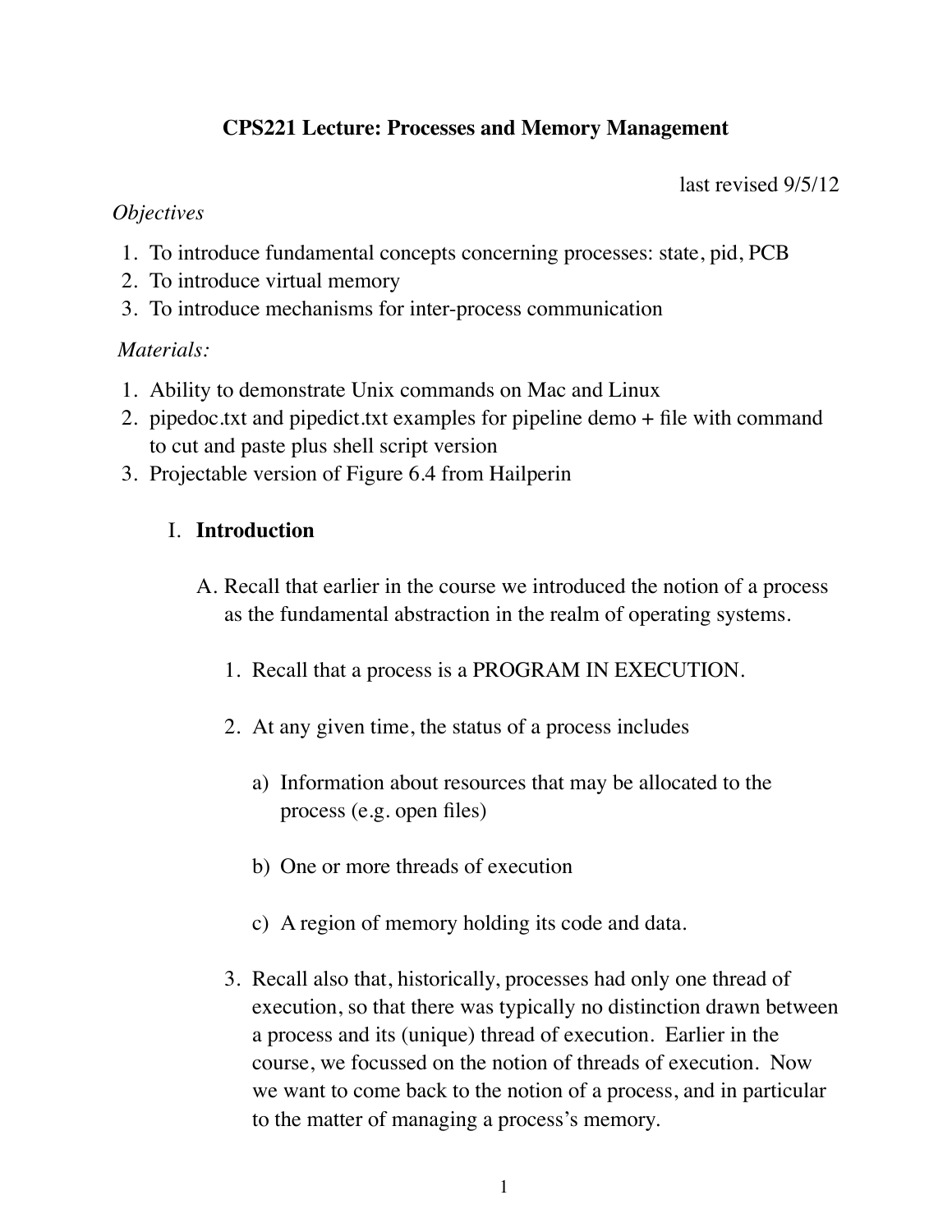- B. Though we will use the term "process", other terms have been and are still used for the same concept, including "job" and "task" (though each term is also sometimes used to mean something different.)
- C. PIDs and PCBs
	- 1. To facilitate references to the process, operating systems typically assign each process a unique process ID (generally called a PID) at the time it is created. Typically, this is an integer, which starts at 1 when the system is first started and increases continually as it is running, so that no two processes ever have the same pid. (If a 64-bit integer is used for the pid, then if one process is created every microsecond the set of possible pids will run out in about a million years!)
	- 2. The operating system uses a data structure called a process control block (PCB) to record vital information about a process.
		- a) Its PID
		- b) Resources such as memory and files that are assigned to it.

Many systems also incorporate some provision for limiting the quantity of resources any once process can be given

SHOW man page for getrlimit

- c) In systems where a process could only have a single thread of execution, information about the thread might also be stored in the PCB instead of in a separate PCB.
- D. One of the most important sets of services an operating system provides is those related to the management of processes - including:
	- 1. Process creation. Most systems allow a process that is running to create a new process.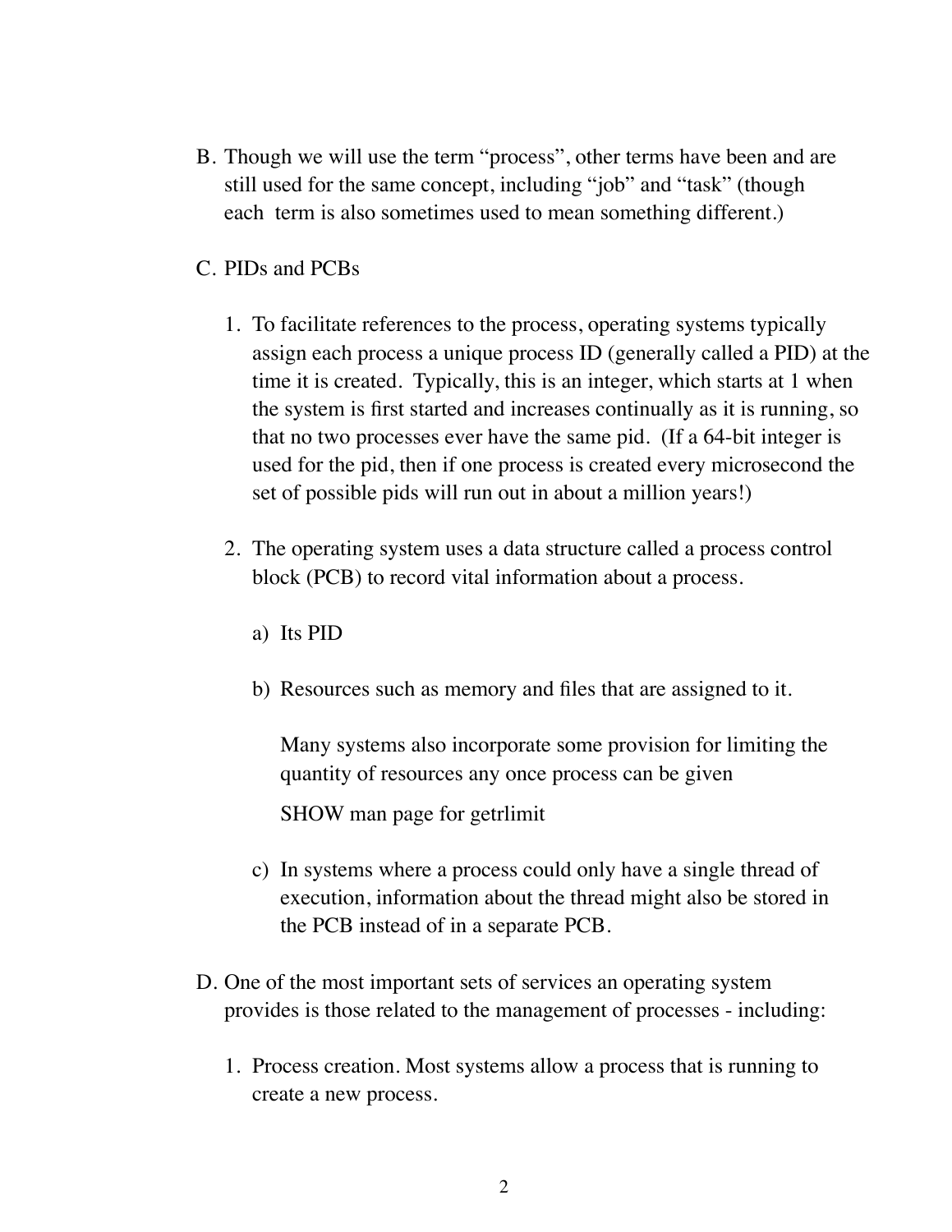- a) The creator process is called the parent and the new process is called a child. (By repeated use of the create process service, a parent could create multiple children, of course.)
- b) Various aspects of the relationship between a parent and child are handled differently by different systems:
	- (1)Memory image:
		- (a) Unix: When a child process is created by the fork() system call, it shares its parent's text and inherits a copy of all its parents data (data, heap, and stack). The child typically acquires its own, separate text by using the exec() system call.

As a consequence, following a fork() both the parent and the child are executing the exact same code, beginning with the return from the call to fork(). The only difference is in the value returned from fork()

- i) In the parent, it is the PID of the newly-created child.
- ii) In the child, it is 0.

Code like the following is typical in shells:

```
char * programToRun;
int childPID;
...
childPID = fork();
if (childPID == 0)
     // Begin running programToRun
else
     // wait for process whose PID is childPID to complete
```
(b)Windows: The CreateProcess() system call specifies among other things - the name of the application that is to be run by the child.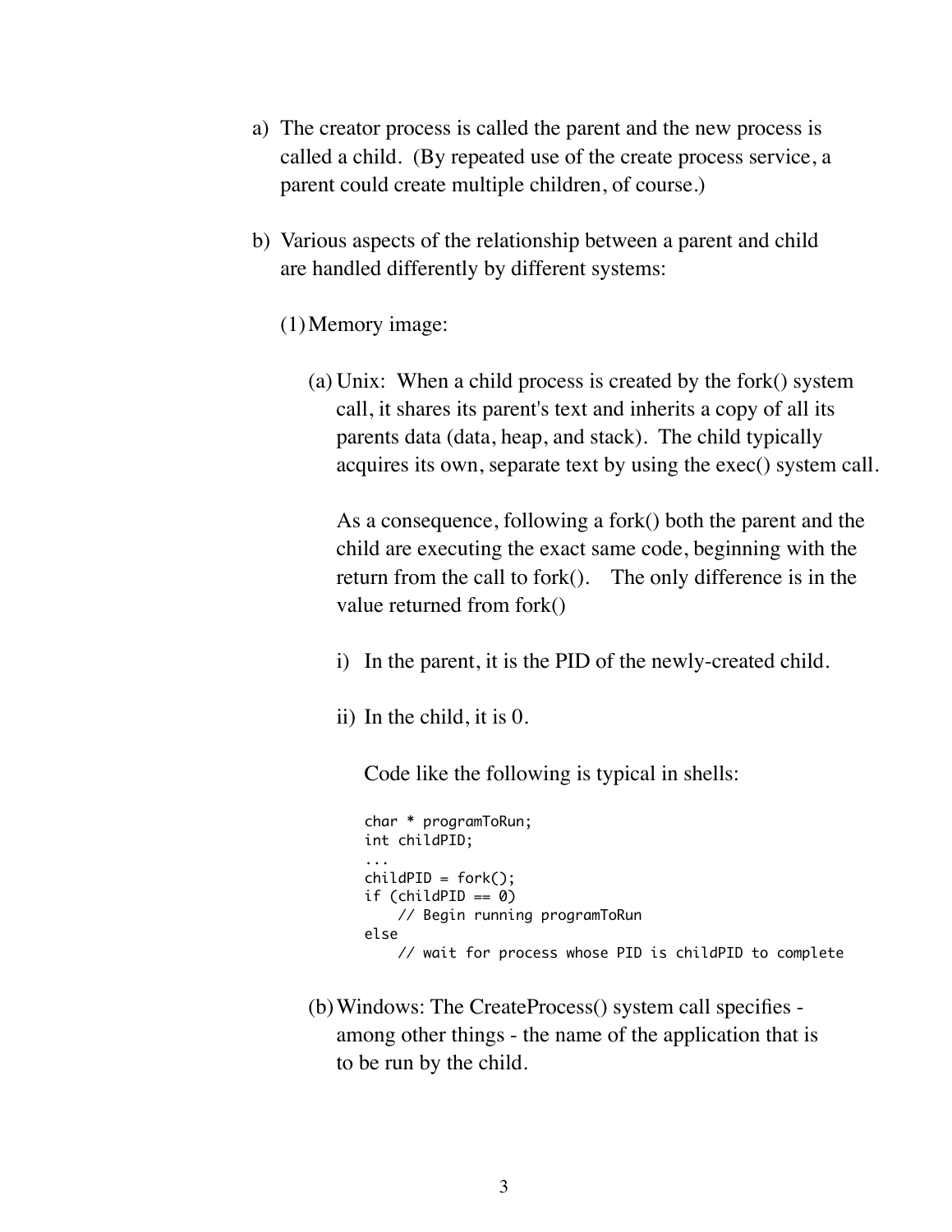- (2)Resources: As we have seen, most systems impose some upper limits on how large a quantity of various system resources a process can claim (e.g. memory, open files etc.) On some systems, the resources used by a child are counted against its parents quota; on others each child has its own quota.
- (3)After new process creation, both the parent and child continue to execute in parallel. However, most systems provide a means by which the parent can wait until the child completes before proceeding further.
- (4)Possibility of the child living on after the parent terminates.: On many systems termination of a parent process automatically causes its children to terminate as well.

DEMO: ssh to Linux, ps -xl. Discuss the following

COMMAND UID: PID: pid PPID: (pid of parent)  $STAT: S = waiting on an event (completion of child)$  $R =$  ready or running  $(s =$  session leader,  $+ =$  foreground process)

- 2. Process termination
	- a) A process may terminate itself by invoking a suitable system service.
	- b) On many systems, a parent process may also terminate one of its children through a system service call.
	- c) Many systems provide a mechanism whereby a process belonging to a suitably-privileged user can terminate someone else's process as well.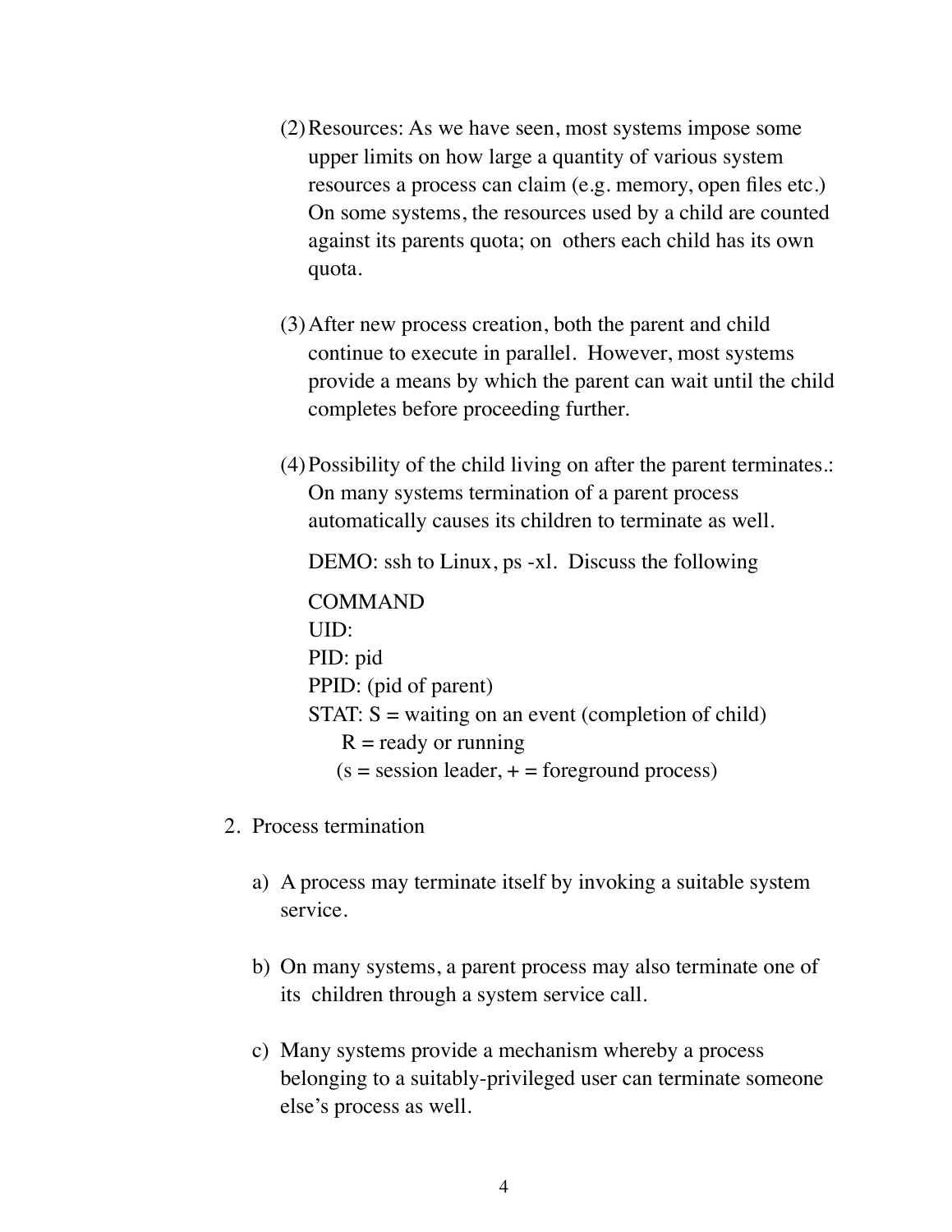- 3. Resource allocation. While CPU time is allocated automatically to a process (though there may be a provision for imposing a limit), other resources are typically allocated to a process upon request.
	- a) When a process is first created, an initial allocation of memory is given to it, but operating systems typically provide a system service that allows more to be requested as the program runs.
	- b) The act of opening a file is actually a form of resource allocation.

etc

- E. Multiprogrammed operating systems were first developed to allow multiple independent processes, but it soon became apparent that there were benefits to solving certain kinds of problems by the use of two or more cooperating processes working together on a common task. (An application of the principle of modularity that pervades computer science).
	- 1. We have already seen how this works out in terms of separate threads in a single process, but the idea of cooperating processes actually precedes this concept, and may involve different programs.
	- 2. One approach that arose in Unix is quite limited though often very useful - the use of something called a pipeline.
	- 3. Consider the following example: We want to spell-check a document that uses a non-standard vocabulary (e.g. perhaps it's in a language that our regular spell checker does not recognize.) We have available a dictionary file for our vocabulary; what we want to do is to identify words in our document that do not appear in our dictionary.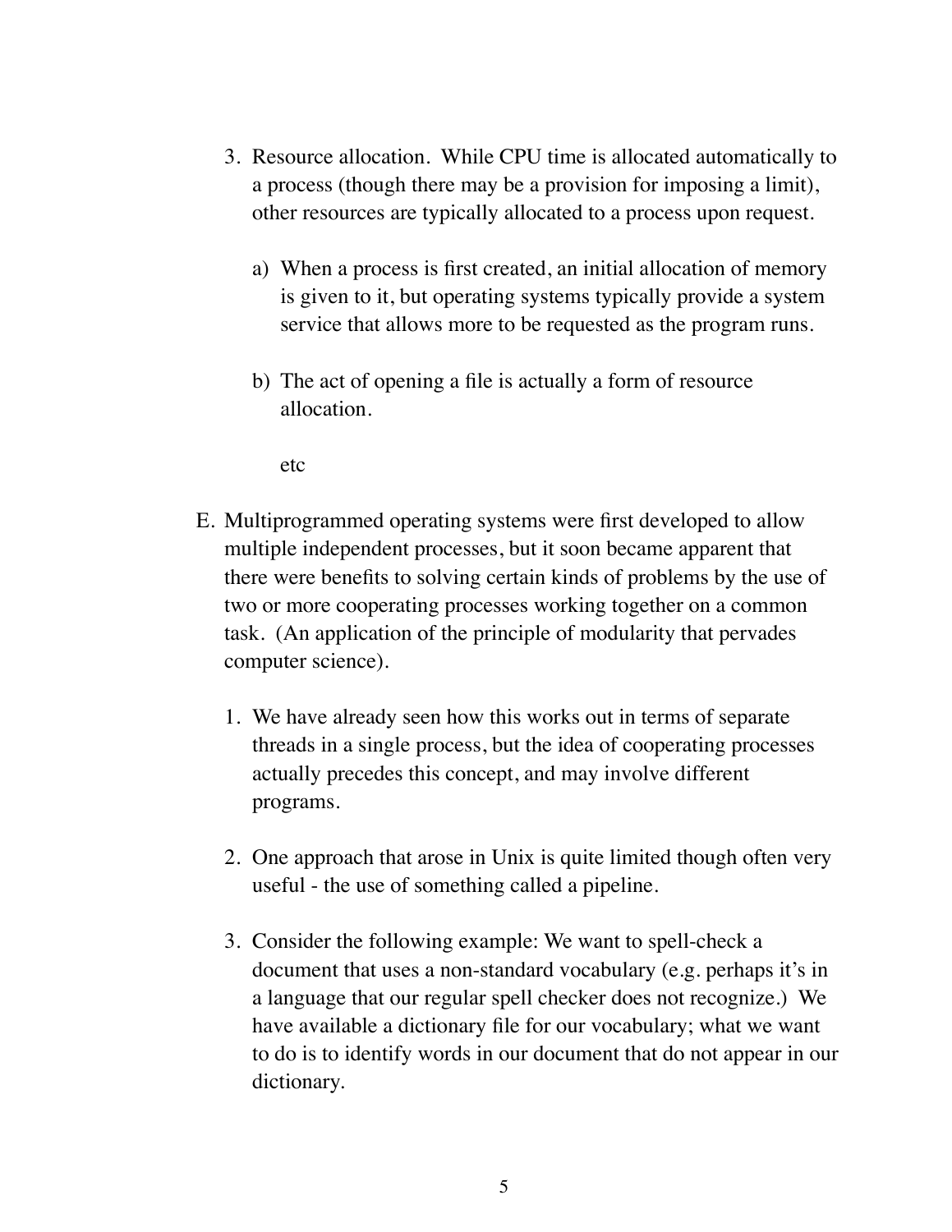For simplicity, assume that our document and dictionary are both ordinary text files. Also assume that writing a special-purpose program does not seem like a good option.

Here's an example (the language used is obbish! The dictionary has been made fairly minimal since this is only an illustration!)

PROJECT pipedoc.txt, pipedict.txt

We could proceed as follows.

a) Unix includes a transliterator utility called tr which performs transliteration. It is fairly easy to use this to take a text document and change the case of all letters to lowercase.

DEMO:  $tr$  A-Z  $a-z$  < pipedoc.txt >  $tmp1.txt$ 

b) This same program can be used a second time to replace a sequence of characters other than those that can appear inside words with a single newline. If we apply this to the output produced by the first use of tr, we ge a file containing each word, all lowercase, on a separate line.

DEMO  $tr -cs$   $a-z$  '\012' <  $tmp1.txt$  >  $tmp2.txt$ 

c) Another utility called sort can sort a file into alphabetical order, with an option to squeeze out duplicates.

DEMO: sort  $-u < \text{tmp2.txt} > \text{tmp3.txt}$ 

d) Finally, the comm utility can be used to compare this file to the dictionary, reporting any lines that appear in the word list from the document but not in the dictionary (which are potentially misspellings).

DEMO: comm -23 tmp3.txt pipedict.txt

e) Of course, a couple of problems with this approach is it involves four distinct steps and litters the directory with three temporary files that should be deleted (but may not be!)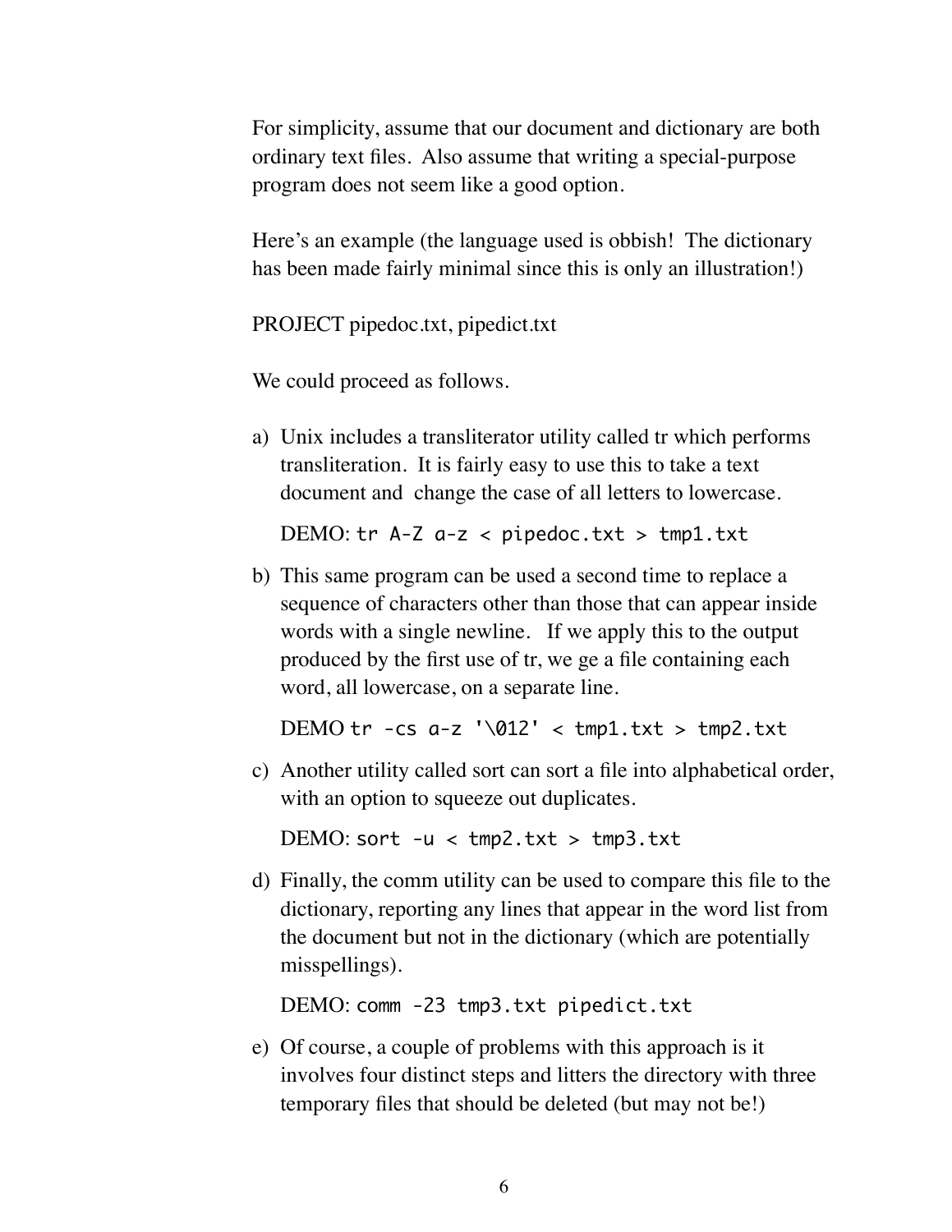4. An alternative approach is the use of a Unix pipeline. The Unix shells allow the user to specify several commands separated by '|'. Each command is run in a separate process, with the standard output of the first process connected to the standard input of the second, the standard output of the second connected to the third ...

```
DEMO: tr A-Z a-z < pipedoc.txt | tr -cs a-z '\012' |
sort -u | comm -23 - pipedict.txt
```
5. Actually, if this command were to be used frequently, it would be possible to turn it into an executable shell script by putting it in a file with file type .sh and making it executable.

PROJECT, DEMO pipescript.sh

## II. **Memory Management**

- A. One of the most important resources an operating system manages on behalf of processes is memory.
- B. With the advent of stacked job batch systems, it became necessary to partition memory into distinct monitor and a user program regions. With the advent of multiprogramming, the number of regions needed grew - one for the operating system, plus separate regions for each process.
	- 1. At this point, we need to digress a bit to talk about how memory addresses are handled. (We discuss this in much more detail in CPS311).
		- a) Memory is composed of a series of distinct locations, each of which has its own numeric address. For example, a 1 GB memory would consist of  $2^{30}$  bytes, each with an address lying in the range  $0.2^{30}$  - 1.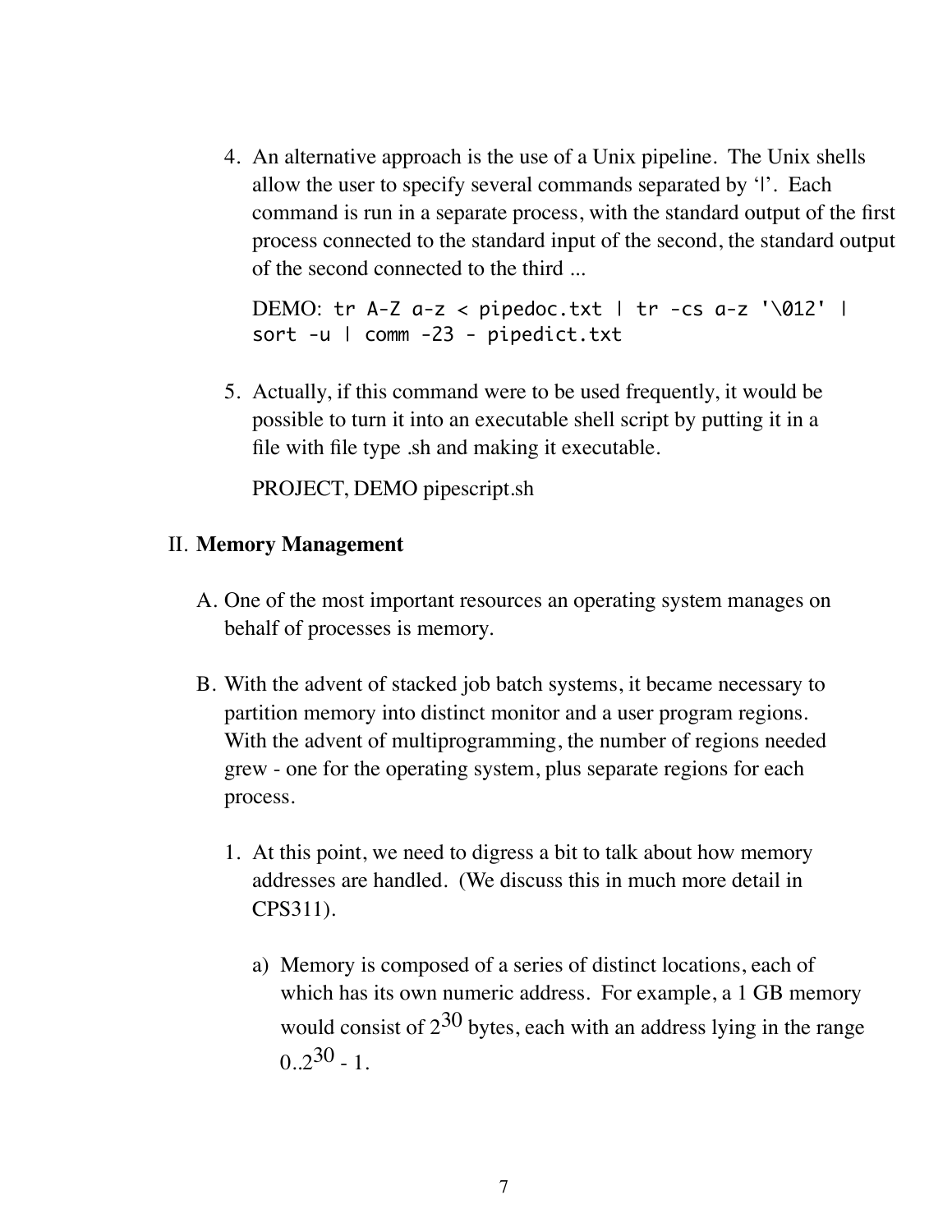b) Each variable appearing in a program is stored at some location in memory, known as its address.

If the variable is too big to fit in one location, it uses a series of consecutive locations, with the address of the first of these locations serving as the address of the variable.

Example: An integer variable typically requires 4 bytes of space, So a global variable declaration like

int x;

would result in the variable x being assigned four consecutive bytes in memory. If the variable is assigned to locations 1000-1003, then it would be referred to by the address 1000.

c) When a program needs to reference a variable, it specifies the address of the memory location where that variable resides e.g. if the variable x is stored at locations 1000-1003, then

x++;

might be compiled into a machine language instruction like

Add 1 to the integer at memory address 1000

d) A similar situation holds when code needs to refer to other code - e.g. when code needs to call a procedure. To do so, it must specify the address in memory of the location where the procedure resides - e.g. if the procedure foo() begins at memory location 2000, then

foo();

might be compiled into a machine language instruction like

Call the procedure beginning at memory address 2000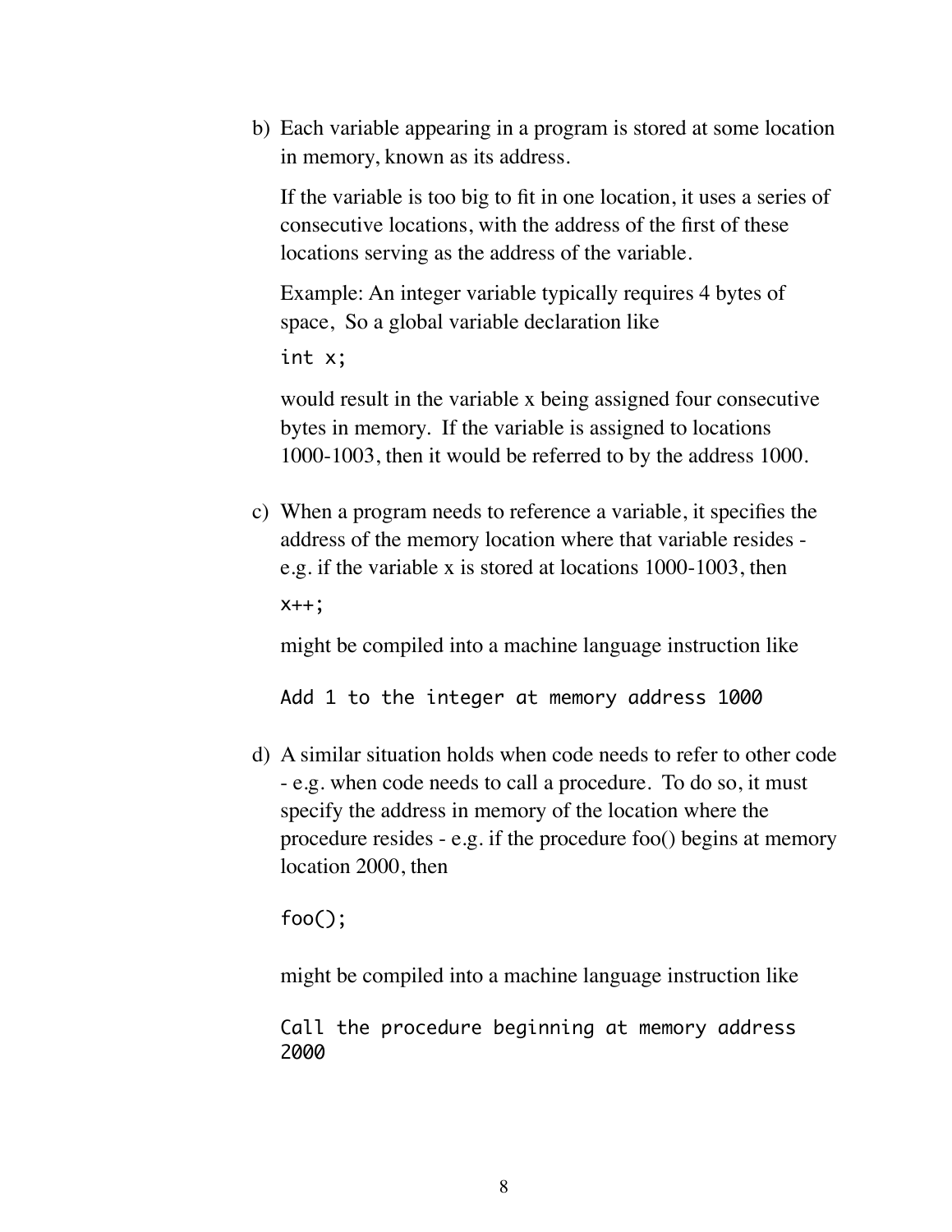- 2. Now we face an interesting problem: when we have several processes resident in memory at the same time time, how do we ensure that each uses a different set of memory addresses for its variables and code? (Consider the consequences that would follow if this were not the case!)
	- a) One solution that was used in the early days of multiprogramming was to require that each program be written to use a different set of addresses.

Of course, this is only possible if we knew ahead of time that a fixed set of programs would be running at the same time; it would be useless in the case where arbitrary programs can be run at any time - even two different processes running the same program.

b) Another solution that was used was to modify the addresses appearing in a program when it was loaded so that it would use addresses not currently in use.

Though workable, this is cumbersome.

C. The most commonly used approach is for the hardware to incorporate a component that performs address mapping (commonly called a memory management unit.)

## PROJECT Figure 6.4 from Hailperin

- 1. Programs are compiled to use virtual addresses without having to be concerned about what other programs are running. (In fact, usually a standard set of conventions are used for assigning addresses when a program is compiled, so all programs end up being compiled to use the same addresses.)
- 2. But when a program is running as a process, each virtual code or data address it emits is translated by the MMU into a distinct set of physical addresses that it alone is using.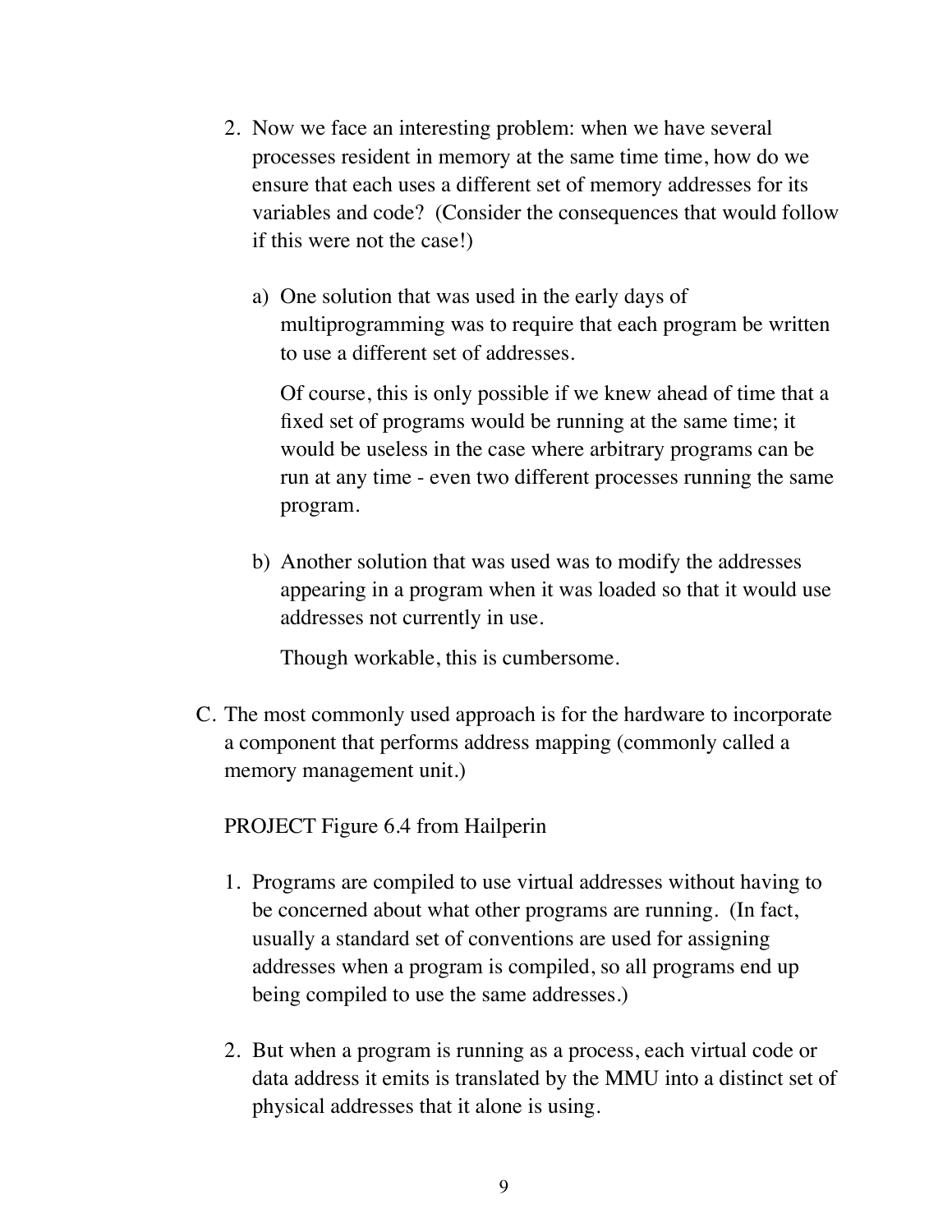3. For this to work, the MMU must use a distinct set of mappings for each process. Typically, this is managed by a table that the operating system sets up.

A consequence of this is that additional overhead is involved for a context switch between threads in distinct processes, as opposed to threads in the same process, since memory management information must also be modified. (This is typically minimized by having the mapping tables themselves reside in memory, with only the CPU register that contains the starting address of the tables to use needing to be changed during a context switch.)

- D. A byproduct of using memory management is that it becomes possible to protect the operating system from user processes, and user processes from one another, by simply ensuring that different mappings are used for each.
	- 1. If no virtual address in a process maps to a given physical address, then there is no way that the process can access that location.)
	- 2. This can be made more fine-grained by extending the mapping capabilities to also specify whether a given region of physical memory can be read and written, or is read only (so the process can look at it but cannot change it.)
- E. Though memory mapping was originally developed to solve the problem of ensuring that distinct processes reference distinct locations in physical memory, it can be used for other things as well.
	- 1. Rather than having an entire program in memory, it is possible to use disk as an extension of main memory by setting up the mapping tables for certain virtual addresses to indicate that they are referencing a location on disk, rather than main memory.
		- a) Of course, accessing information on disk is **much** slower than accessing information in main memory - it takes on the order of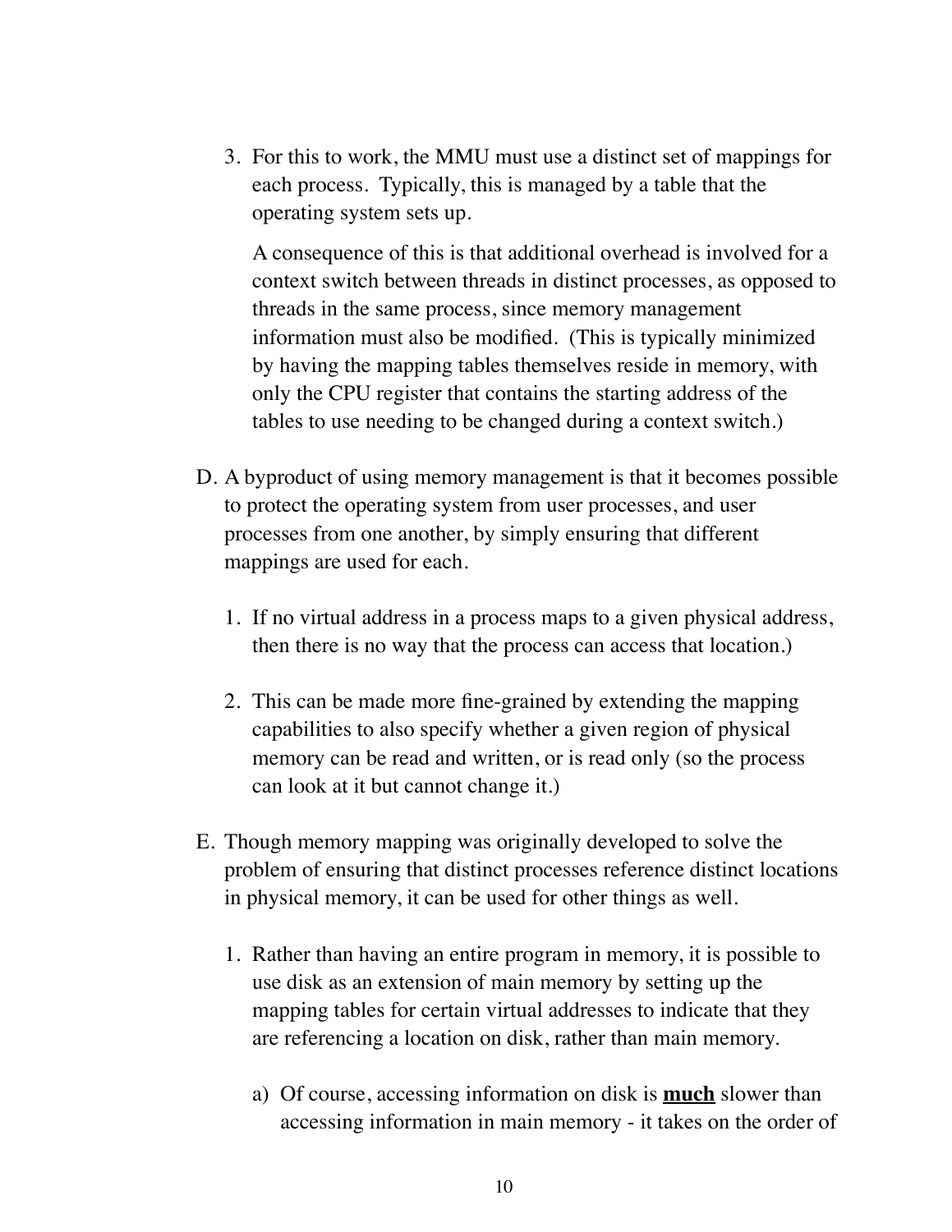100,000 times longer. (So strategies are used to ensure that the code and data that is currently being used is all resident in memory.)

- b) This does, however, allow a system to run programs whose sum total memory requirements exceed the available memory.
- c) It was actually this usage that gave rise to the term *virtual* memory.
- 2. It is also possible to have library code (e.g. Windows DLLs) that is available to all processes on a system. If a process needs to use such a library, the operating system sets up its mapping tables to specify that certain virtual addresses in the process are mapped to the physical location where the library resides. (Typically, a readonly mapping is specified so that a process cannot modify a library other processes need to use!)

#### III.I**nter-Process Communication**

- A. We talked earlier about the notion of having two or more processes cooperate to fulfill a common task, and we at one mechanism for doing this: pipelines. However, pipelines are primarily useful for the special case where we can string together existing programs to accomplish our task on a single system. Often, our task calls for special software and/or must be done using multiple systems. This, of course, raises the question of how two or more processes can share information in a general way.
- B. One approach is shared memory.
	- 1. In the standard multiprogramming model, each process has its own memory which is separate from that of all other processes.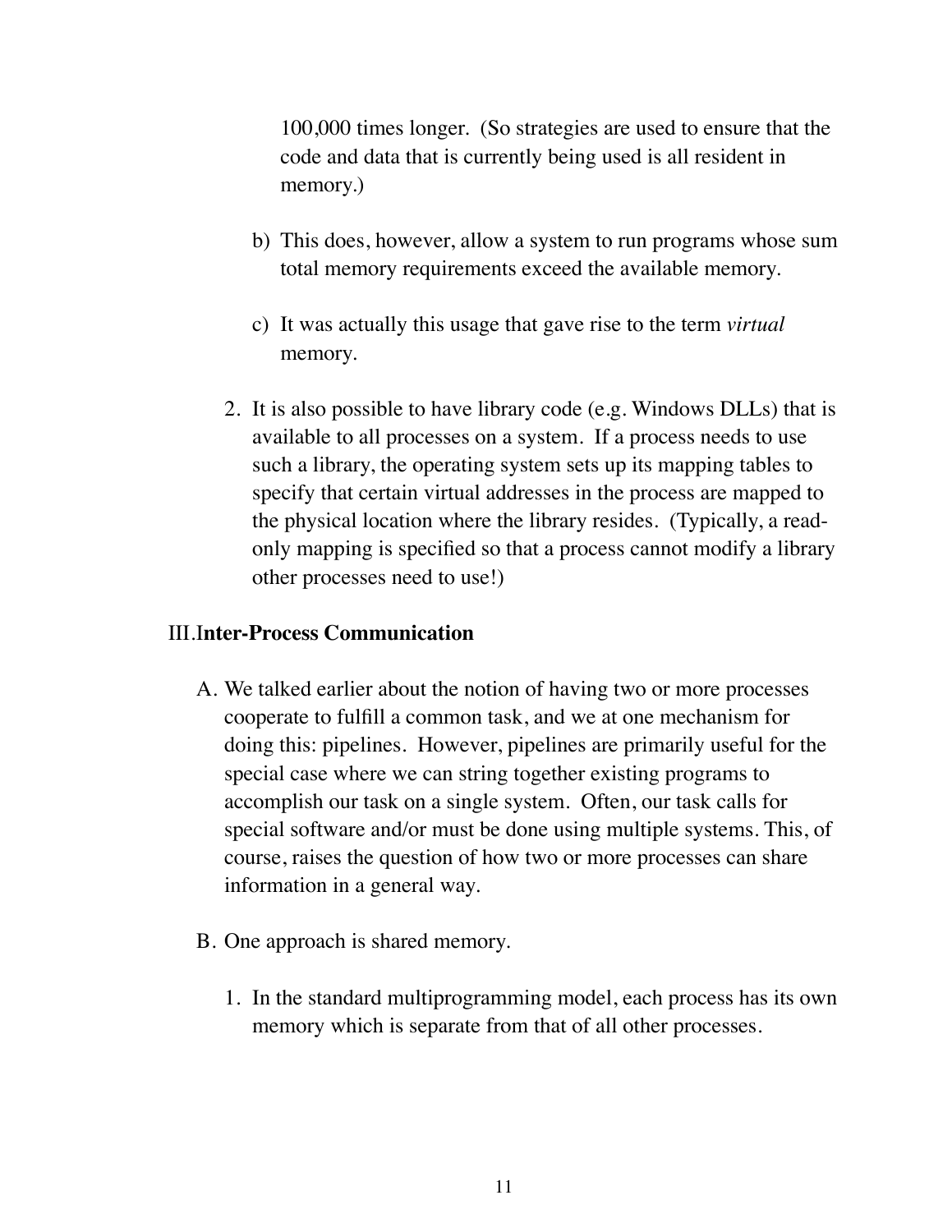2. Shared memory allows two processes to share some amount of memory in common (generally a subset of the memory allocated to each).

 $\overline{\phantom{0}}$ 

- a) One process (the "owner" of the memory) executes a system service that specifies that some region in its memory space is to be made available for sharing.
- b) The other process (or processes) then "attach" to this shared memory.
- c) The operating system manages this by having the mapping tables used for both processes map certain virtual addresses in the two processes to the same physical locations in memory.
- 3. Operating systems that support shared memory (and not all do) may allow the owner process to make shared memory available for other processes to read but not write, or may allow both reading and writing by other processes.
- C. A second approach to inter-process communication is message passing.
	- 1. The operating system supports two services a send service that allows one process to send a message to another, and a receive service that allows a process to receive a message from another.
		- a) The send service often completes immediately the OS holds the message until it can be delivered.
		- b) The receive service typically waits until a message arrives.
		- c) From the operating system's standpoint, the message is just a series of bytes - the sending and receiving processes must put their own interpretation on it.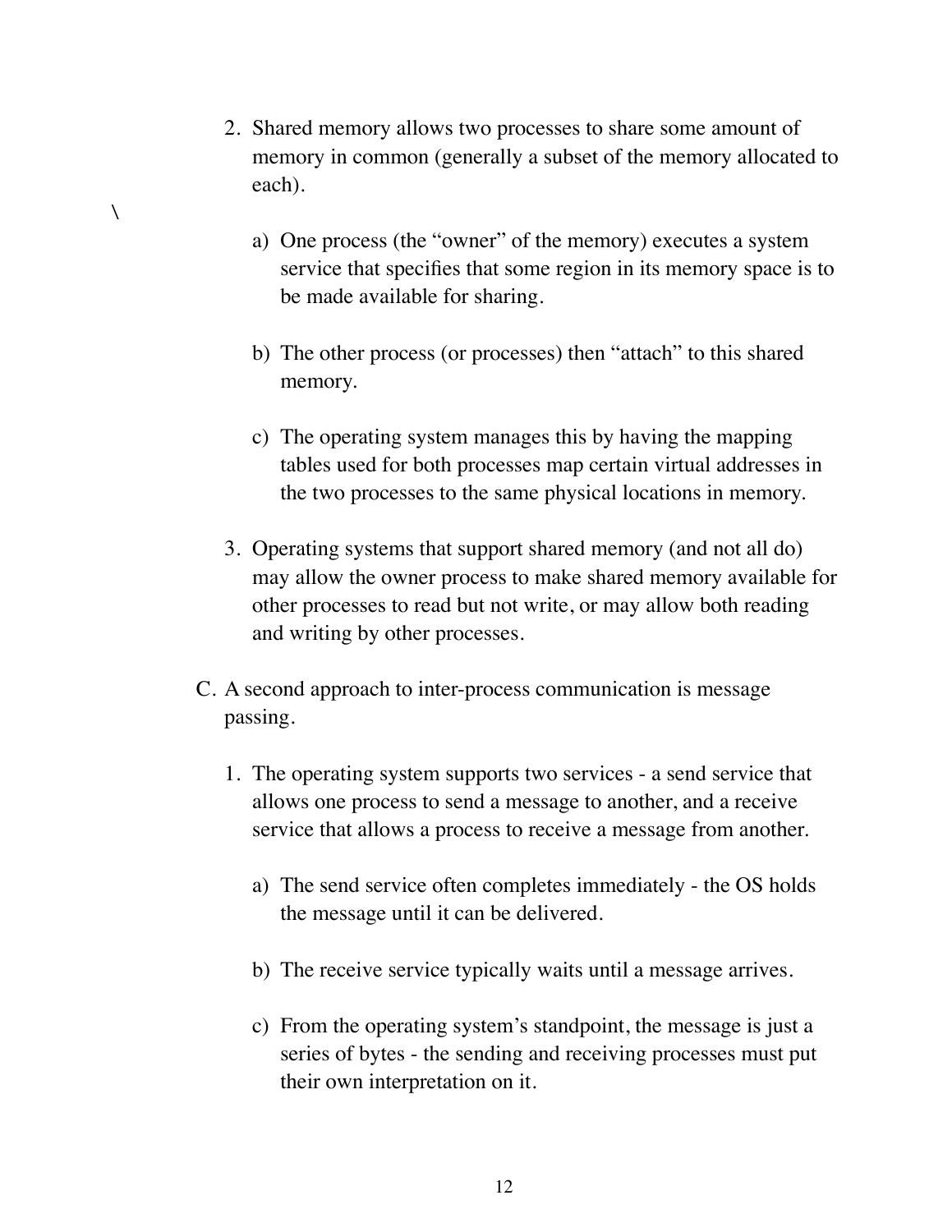2.A message passing facility in the operating system is often used as the foundation for a strategy known as "Remote Procedure Call".

- a) We will briefly discuss an object-oriented version of this. In brief, a process is allowed to access methods of two different kinds of objects:
	- (1)Local objects, residing in its own memory space.
	- (2)Remote objects, residing in the memory space of another process, wh may the located on the same machine, or may be truly remote.
- b) There is a certain amount of overhead involved in setting up an RPC connection. However, once this is done, the code needed to invoke a method of a remote object is essentially the same as the code needed to invoke a method of a local object.
	- (1)When a method of a remote object is invoked, the RPC mechanism marshalls its parameters into a message, which is sent to the "remote" machine. Meanwhile, the process that invokes the message is placed into a waiting state until a reply message is received.
	- (2)When the "remote" machine receives the message, it unmarshals the parameters, invokes the message, and then marshals the method's result into another message, which it sends back to the original machine. (If the method is void, a return message is still sent, but without any information.)
	- (3)When the reply message arrives, the result is unmarshalled and returned to the calling process in just the way that it would have gotten a result back from a method on a local object.